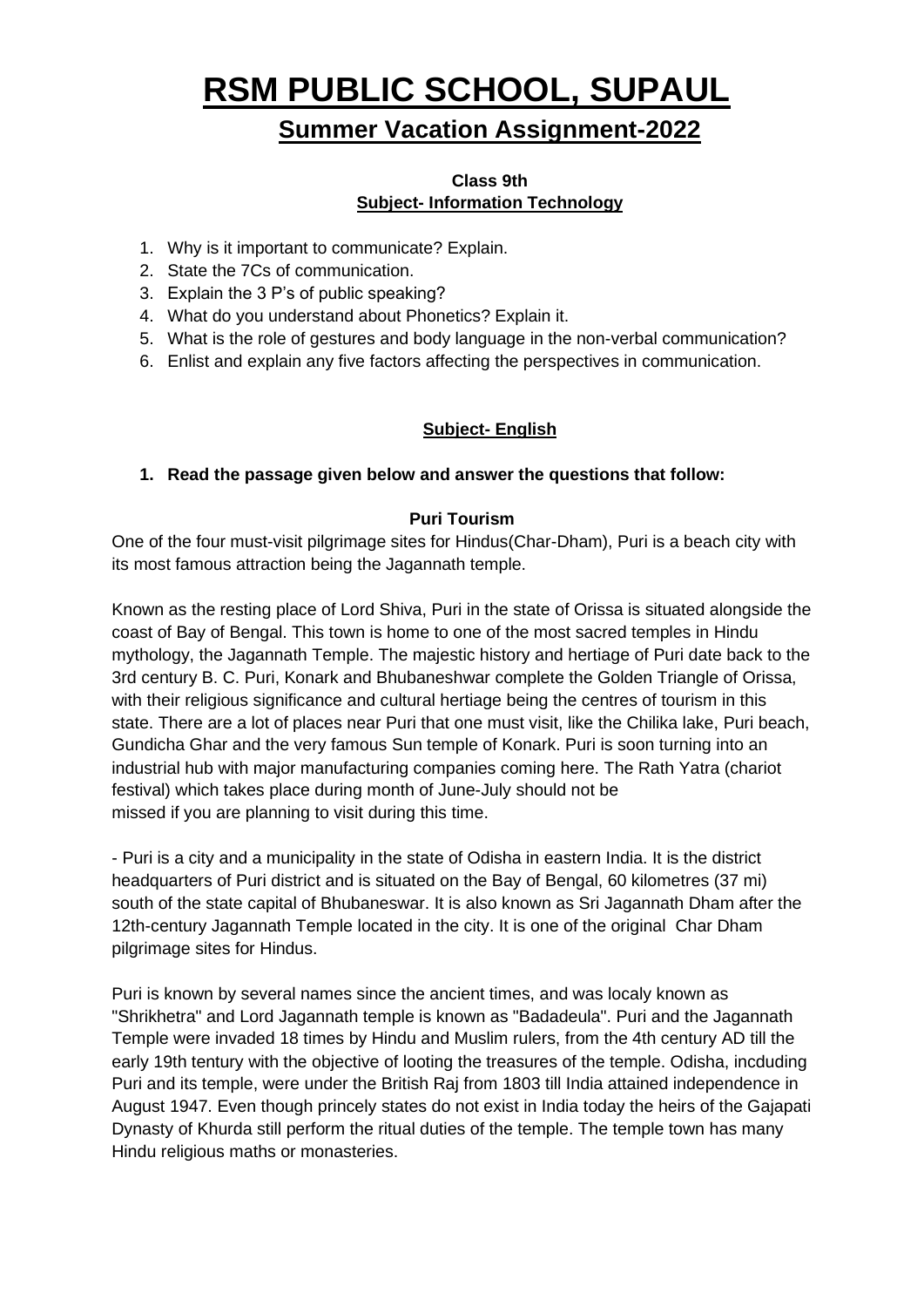#### **Word-Meanings**

| pilgrimage | journey to a holy place | heritage    | history and traditions a<br>country has had for |
|------------|-------------------------|-------------|-------------------------------------------------|
| attraction | fascination             |             | many years                                      |
| sacred     | holy                    | looting     | robbing                                         |
| Majestic   | grand                   | monasteries | buildings where monks<br>live together          |

#### **Answer the following questions:**

- 1. Name the most famous attraction for the pilgrims of Puri.
- 2. What is Puri known as?
- 3. Name the cities which comprise the Golden Triangle of Orissa.
- 4. What are the worth seeing places in Puri?
- 5. When does the Rath Yatra take place?
- 6. Where is Puri situated?

#### **On the basis of your reading of the above passage fill in the following blanks with co**

**(i)** The Jagannath temple is one of the most sacred temples

(a) of Lord Shiva (b) in Hindu mythology (c) in Bhubaneswar (d) in Konark

**(ii)** Puri is a city in the state of Odisha \_\_\_\_\_\_\_\_\_\_\_.

- (a) in northern India
- (b) in southern India
- (c) in eastern India
- (d) in western India

**2. The cult of violence has taken roots in our psyche. We resort to violence on trivial matters. The cases of riots and arsoning are on the increase in our cities and towns. Looking at the given visual, write an article on 'The cult of violence' in about 100-150 words. You are Roshan/Geeta.**



**3.** You are the proprietor of Kamel Garments, Chaura Bazar, Ludhiana. Write a letter to the Sales Manager, Monte Carlo Collections, 10-11 Sarojini Nagar Market, New Delhi, making inquiries about its range of products, prices, etc

**4.** Keeping in view the steps being taken by the government for adult education, write an article in 100-120 words on 'The significance of education'.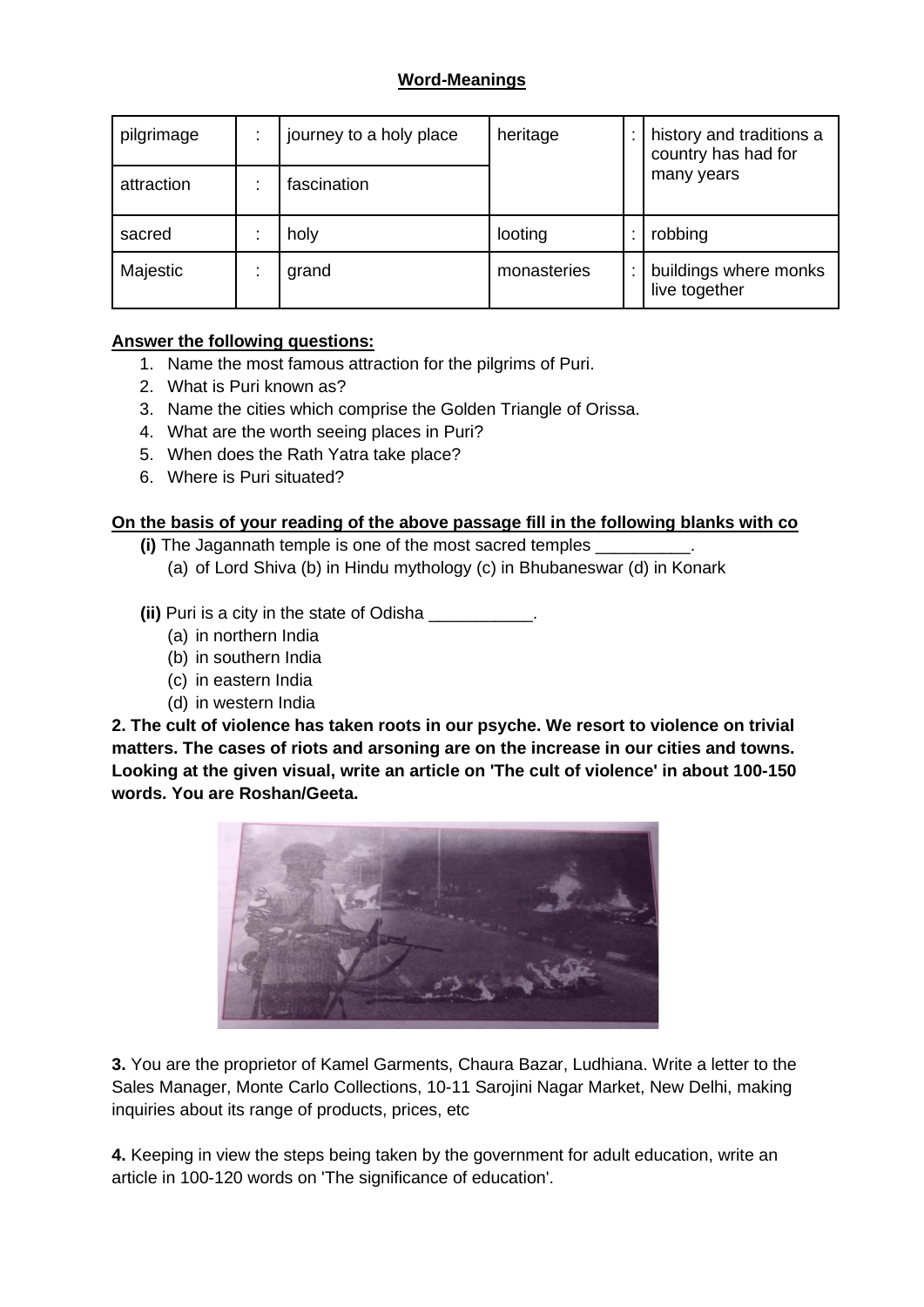#### **5. Arrange the following into meaningful sentences.**

- (a) the sun/not play/outside/is shining/too/brightly/so better.
- (b) no/difference/makes/it/you/if/someone else/asked/to do it
- (c) no laughing matter/it is/you/pushed/younger brother/your/into/a/of water/puddle that
- (d) rains/before/it/must/up/pick/the clothes/from the/clothesline/you
- (e) you/must/always/be/so/formal?

#### **6. Write the synonyms of following words.**

- (a) Accumulation
- (b) Adaptation
- (c) Behaviour
- (d) Calamity
- (e) Circumstances
- (f) Gratitude
- (g) Hallucination
- (h) Hindrance
- (i) Tyrant
- (j) Vacant

#### **7. Answer the following questions**

- 1. The poem 'The Road Not Taken' presents a dilemma of a man in a particular situation. Discuss.
- 2. Give the theme of the poem"Wind".
- 3. The patter of the rain on the roof is very suggestive. How?
- 4. Give an account of the achievements of Bismillah Khan.
- 5. Justify the title of the story "The Fun They Had".

## **Subject- Hindi (हिन्दी)**

- 1. 'दो बैलों की कथा' कहानी के माध्यम से कौन-कौन से नीति-विषयक मूल्य उभर कर आए हैं?
- 2. किन घटनाओं से पता चलता है कि हीरा और मोती में गहरी दोस्ती थी?
- 3. पक्षियों से संबंधित कोई कविता लिखें।
- 4. 'कबीर' के अन्**सार ईश्वर को पाने के लिए क्या कर**ना चाहिए?
- 5. 'किसी व्यक्ति की पहचान उसके जन्म से होती है या उसके कर्म से' उदाहरण के साथ स्पष्ट करें।
- 6. अति, अप, अधि तथा अन् उपसर्ग से पाँच-पाँच शब्द बनाएँ।
- 7. निम्नलिखित शब्दों के तत्सम रूप लिखिए-

पखापाखी, अनत, जोग, जुगती, बैराग, निरपख।

8. परियोजना कार्य - 'जल संरक्षण' (कार्डबोर्ड पर बनाएँ)

#### **Subject- Science [Physics]**

- Q.1 How will you describe the location of a body?
- Q.2 How can you say that motion is relative term?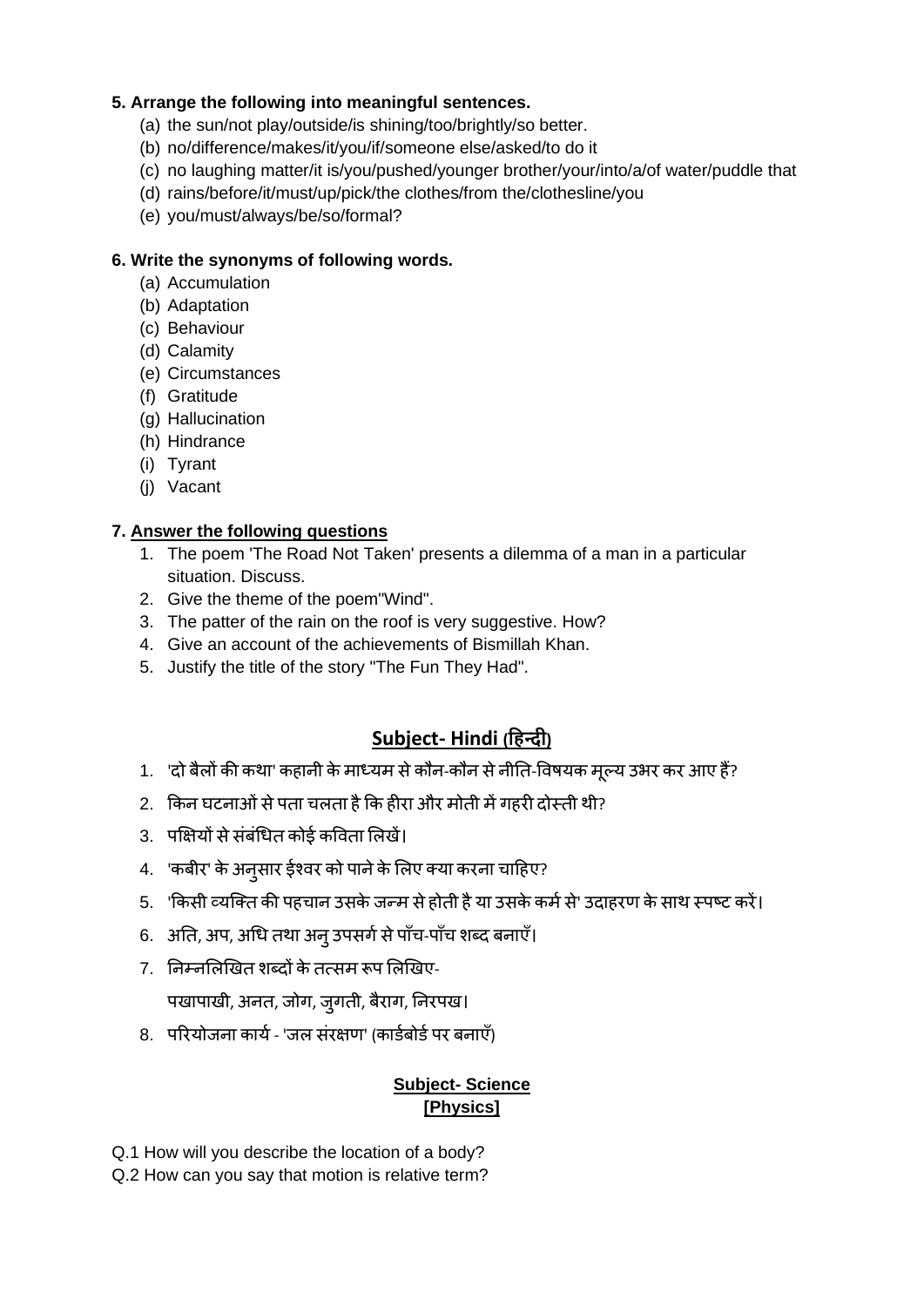Q.3 Distinguish between uniform motion and nonuniform motion.

Q.4 Distinguish between distance & displacement.

Q.5 Define speed, average speed & velocity.

Q.6 Derive a formula to measure acceleration.

Q.7 Derive three equations of motion graphically.

Q.8 what is uniform circular motion? How will you calculate speed of body in circular motion?

Q.9 A car starting form rest moves with uniform acceleration 0.1m/s<sup>2</sup> for 1 minute. Find the velocity attained & distance covered by the car.

Q.10 A train is travelling at a speed of 100km/h producing -0.5m/s<sup>2</sup> acceleration. How far does it travel before come to rest?

#### **[Chemistry]**

Q.1 What is diffusion? Explain diffusion in two gases with examples.

- Q.2 What is Brownian motion?
- Q.3 Explain particles of matter have space between them.
- Q.4 Why a solid has fixed shape and fixed volume?

#### **[Biology]**

- Q.1 Express the followings in one word.
	- (a) A cell which lacks nuclear membrane.
	- (b) An organelle known as Kitchen of cell.
	- (c) Type of solution in which cell shrinks.
	- (d) A non-living component of plant cell.
	- (e) An Organelle known as suicide bag of a cell.
- Q.2 List the differences between:-
	- (a) Plant cell and an animal cell.
	- (b) Prokaryotic cell and Eukaryotic cell.
	- (c) Cell-membrane and cell-wall.
- Q.3 To write the answer of questions of page No- 61 and 65.
- Q.4 To draw and label the following:
	- (a) An Animal cell
	- (b) Mitochondria

#### **Subject- Social Science**

#### **[History]**

- 1. Explain the role of Philosopher in the French Revolution of 1789.
- 2. Describe the main features of the constitution of 1791. Mention any five points.

#### **[Geography]**

- 3. The sun rises two hours earlier in eastern parts of Arunachal Pradesh as compared to Jaishalmer in the west but the watches show the same time. How does it happen?
- 4. Highlight the significance of geographical location of India?

#### **[Economics]**

- 5. Explain the various factors of Production.
- 6. Explain the ill effect of green revolution.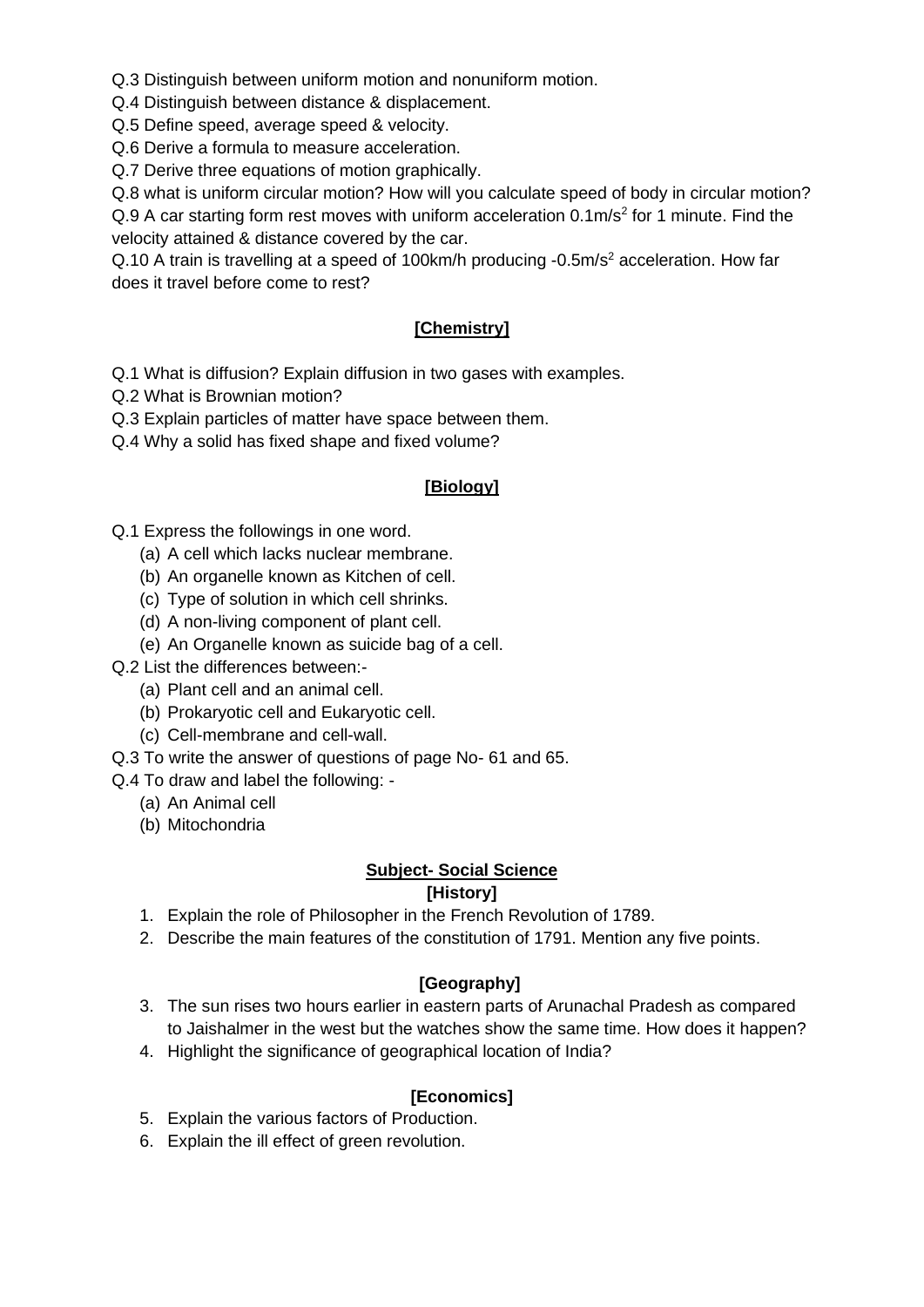# ग्रीष्मावकाशीय गृह कार्यम् 2022 - 2023

#### कक्षा नवम् संस्कृतम्

- 1. भारतीवसन्तगीतिः पाठे वीणायाः चर्चा अस्ति । अन्येषां पंच वाद्ययन्त्रणां चित्रं रचयित्वा संकलय्य वा तेषां नामानि लिखत। (परियोजना कार्यम)
- 2. नद्याः एकं सुन्दरं चित्रं निर्माण संकलय्य वा वर्णयत यत् तस्याः तीरे मनुष्याः पशवः खगाश्च निर्विध्नं जलं पिबन्ति । (परियोजना कार्यम्)
- 3. "परिश्रमस्य महत्वम्" इति विषये हिन्दी भाषयाः आड़.ग्लभाषया वा पंच वाक्यानि लिखत। (परियोजना कार्यम्)
- 4. सन्धि-विच्छेदं कूरूत।
	- **i**. विद्यार्थी
	- ii. तथास्तु
	- iii. महीशः
	- iv. लम्बोदरः
	- $V = 3$ न्वयः
	- $Vi.$  मध्वरिः
	- vii. एकैकम
	- viii. अभ्युक्ति

## 5. संस्कृते अनुवादं करूत

- **a**. उद्यान में बालक और बालिकाएँ खेल रहे हैं।
- **b**. भारद्वाज मुनि यहाँ आश्रम बनाकर रहते थे।
- C. पर्यावरण रक्षण में सूर्य की महान भूमिका है।
- $d_a$  कवियों में कालिदास श्रेष्ठ है।
- e. भारत हमारा देश है।
- f. हमारे विद्यालय के शिक्षकगण विद्वान हैं।

## **Subject - Mathematics**

- 1. Find five rational numbers between 1 and 2.
- 2. Locate  $\sqrt{3}$ ,  $\sqrt{5}$  on the number line.
- 3. Write three numbers whose decimal expansions are non-terminating nonrecurring.
- 4. find the decimal expansion of  $10/3$ ,  $7/8$ ,  $1/7$ .
- 5. Find an irrational number between 1/7 and 2/7.
- 6. If  $P(x) = x+3$ , then find the value of  $p(x) + p(-x)$ .
- 7. Expand  $(2x+y+3z)^2$ .
- 8. If x+1 is a factor of  $ax^3 + x^2 2x + 4a 9$ , find the value of a.
- 9. Factorise  $8x^2 + 64$ .
- 10. Evaluate (102)<sup>3</sup>.